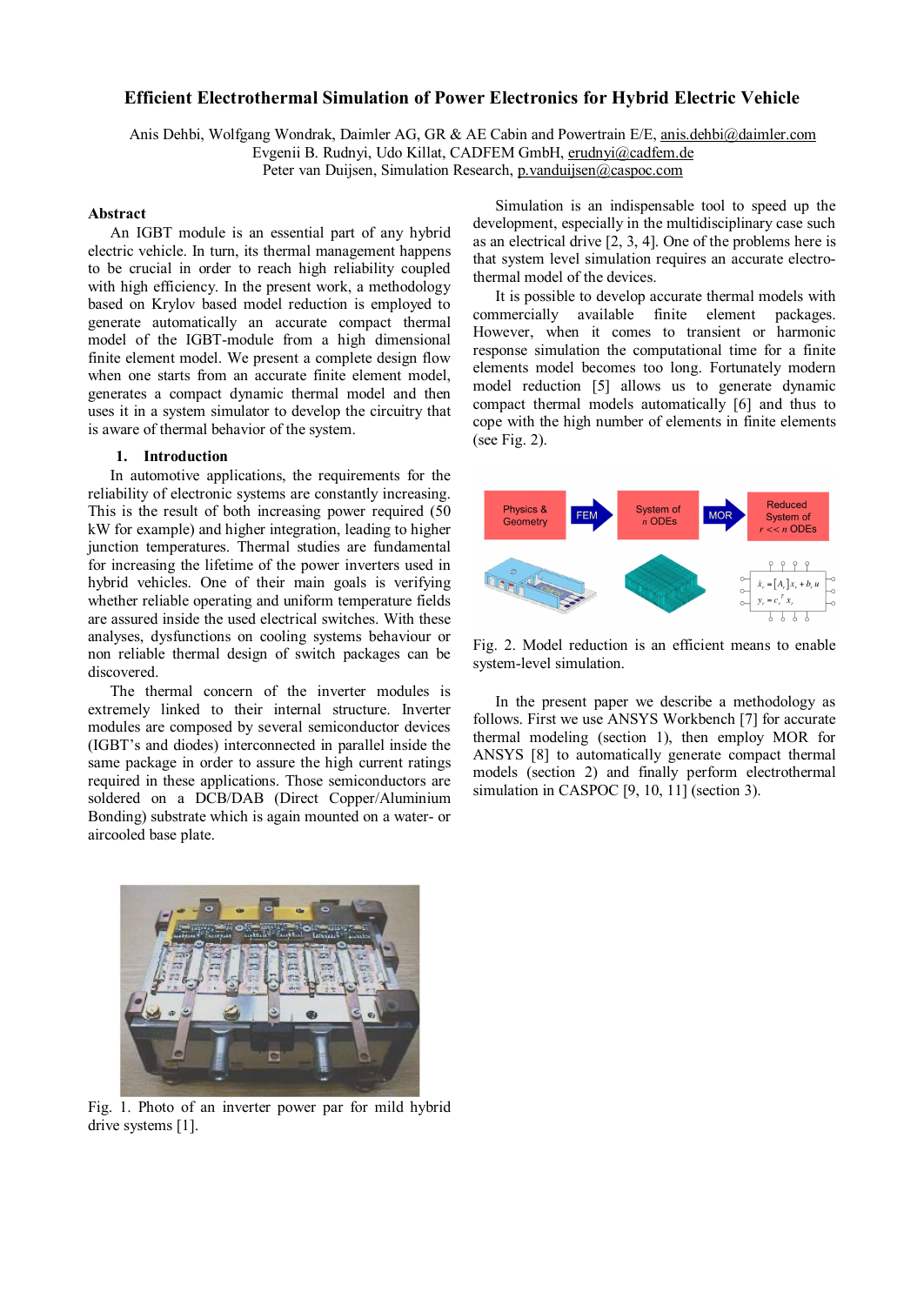#### **2. Finite Element Modeling in ANSYS Workbench**

In this paper we have used an IGBT module with three DCBs, as shown in Fig. 3 (the schematic is in Fig. 8). Each DCB has four IGBT and six diodes. The water cooling on the bottom part of the plate has been modeled through convection boundary conditions, when values of the film coefficients have been transferred from CFD simulation in ANSYS CFX.



Fig. 3: Thermal Model of the IGBT module in ANSYS Workbench [7].

The thermal cross talk between different DCB modules is shown in Fig 4 when the power dissipation has been applied to the middle DCB only. It shows that it is important to take this effect into account also during system level simulation.



Fig. 4. The thermal cross talk between the neighboring DCPs.

The goal of thermal simulation is to determine the maximum temperature of the device as a function of time. However, in order to make an efficient compact model, one has to define outputs as a linear combination of the state vector. In several separate simulations, we have found that a middle point on the upper surface of each device can be used as a good approximation for maximum temperature.

## **3. Generating Compact Thermal Model with MOR for ANSYS**

Model reduction based on the Arnoldi algorithm was shown [6] to be an efficient mean to generate dynamic compact thermal models. Its idea is shown in Fig. 5.



Fig. 5: Model reduction as a projection.

After the discretization one obtains a system of ordinary differential equations (top equation right in Fig 5) where E and K are system matrices related to heat capacity and heat conductivity accordingly. The input matrix B prescribes how power from the input vector u is distributed along the state vector x that contain unknown temperatures. It happens that the high dimensional state vector x can be well approximated by a low dimensional vector z (left in Fig 5) where the project matrix  $V$  is computed as a Krylov subspace by the Arnoldi algorithm [6]. Projecting the original equation on the lowdimensional subspace V allows us significantly to reduce the dimension of the original system developed in ANSYS (bottom equation right in Fig 5).

MOR for ANSYS [8] reads system matrices direct from ANSYS Classics or ANSYS Workbench [7] and performs model reduction – see Fig. 6. At the end, it writes system matrices of the reduced system in the form that can be used directly in CASPOC [9].



Fig. 6: MOR for ANSYS block scheme.

In our case, there are thirty heat sources defined in ANSYS Workbench. In this case, MOR for ANSYS uses the superposition Arnoldi algorithm [12] to make sure that in the reduced system each of thirty devices can be turned on and off independently. At the same time, the thermal cross talk effect is preserved very accurately during model reduction.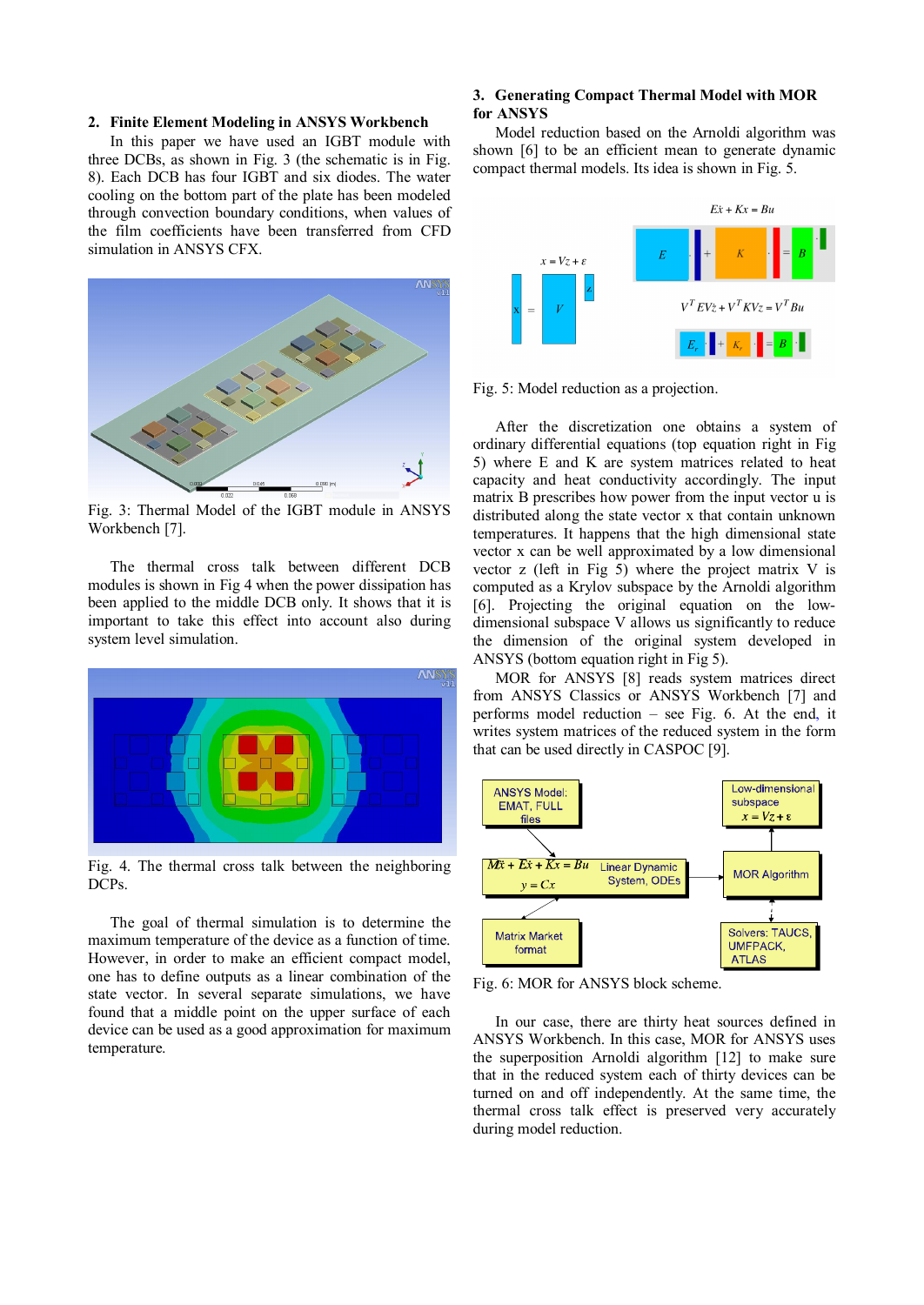An important question is the choice for the dimension of the reduced system. It is understandable that the bigger the dimension, the more accurate is the reduced system. MOR for ANSYS employs an error indicator [13] to determine the dimension the reduced model automatically based on given precision. In our case it happened that the reduced model of order 300 (10 degrees of freedom per input) is enough.

The time for model reduction in our case is dominated by writing FULL files with system matrices and load vectors and is given in Table 1. For each load vector it is necessary to generate one own FULL file, because the FULL file can hold only one load vector. However the time for model reduction even with the communication overhead is relatively small, especially if one compares it with the time necessary to run transient thermal simulation in ANSYS Workbench. It should be noted that the dimension of a reduced system does not depend on the dimension of the original system – for all the cases in Table 1, the dimension of 300 is enough to accurately describe the transient response.

Table 1: Total time in second necessary to perform model reduction

|            | Dimension of the Time for writing Time for model |           |
|------------|--------------------------------------------------|-----------|
| model, DoF | FULL files                                       | reduction |
| 15820      | 62                                               | 10        |
| 30048      | 118                                              | 19        |
| 172500     | 425                                              | 157       |

The comparison for transient simulation in ANSYS and with the reduced model is given in Fig 7 for one output for the step response when the input power of 100 W. The difference is just negligible and it is close to the line thickness.



Fig. 7: Temperature rise computed in ANSYS for the full scale model (red line) and with the reduced model (green line).

The communication between ANSYS Workbench and MOR for ANSYS is as follows. A user defines named sets in the module *Simulation* in Workbench. Then the script in Workbench takes these names as input, generates necessary FULL files, defines outputs as discussed in the section above and then runs MOR for ANSYS.

#### **4. System Level Simulation in Caspoc**

In this section we first introduce Caspoc as multilevel simulator, then we discuss modeling of electrical drives in Capsoc and then we will consider the model relevant to the simulation of the IGBT module considered above.

### *Multilevel simulation in Caspoc*

Caspoc was developed to simulate power electronics and electrical drive designs ranging from DC-DC circuits to complete controlled electrical drives, where the problem of the different time constants is solved. In power electronics and electrical drive simulations, the principle cause of short time constants is the fast switching of semiconductor devices such as diodes, MOSFETS and IGBTs. Switching takes place on the nanosecond scale, while the overall system response is on the millisecond scale for the control, while on second's scale for the mechanical drives. Considering all semiconductor-switches as ideal eliminated this timescale problem in Caspoc. A special solver was developed for Caspoc capable of handling the state events and inductor turn-off in switching circuits. Figure 8 shows a typical voltage source inverter as required in automotive drive-train applications.



Fig. 8: An inverter model in Caspoc. This scheme corresponds to the thermal model shown in Fig. 3.

For the inverter as shown in Fig 8, the precise behavior of the semiconductor switch has an impact on the overall system performance. The efficiency of the total drive depends on the behavior of the single components inside the inverter. Since the influence is mostly small, use is made of ideal semiconductor models. If a more detailed non-linear dynamic model would be used, more detailed switching waveforms could also be analyzed. This detailed analysis is best carried out in a separate simulation of a single switching leg.

An important part of the inverter design is to evaluate the interaction of the semiconductor's dynamic characteristics with parasitic parameters such as bus-bar inductance and capacitance. Figure 9 shows a detailed model for an IGBT gate driver where also the parasitic components of the bus bar are modeled.

The turn-on and turn-off waveforms are shown, and from these waveforms the non-linear behavior of the switches can be seen. Losses arising during the switching events are warming the package and therefore cooling has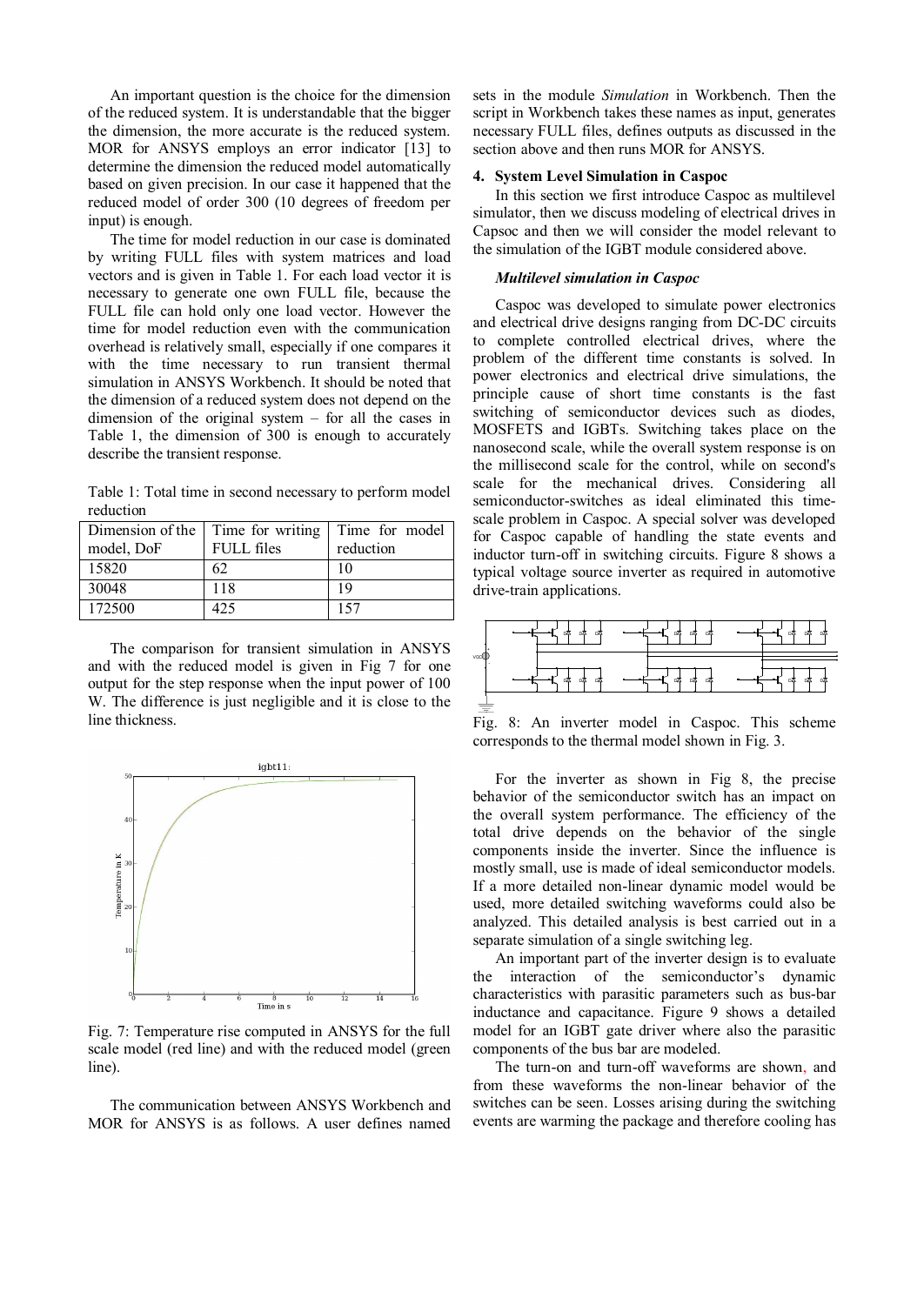

Fig. 9: Gate driver, IGBT and parasitic bus bar components

to be applied to keep the semiconductor junctions temperature below the maximum temperature. In Caspoc various models are available. The ideal switch models, loss-predicting models and also the detailed non-linear dynamic models are available. Behavioral models are included to allow simulation of diode, SCR and GTO reverse recovery as well as MOSFET delay times and IGBT turn-off tail currents.

The detailed models in Caspoc are available for IGBT, MOSFETs and Diodes. These models can be connected to thermal models and the parameters inside the models are temperature depending. Also the detailed models are required to model the influence of the bus bar components on the switching waveforms.

Since the detailed models require long simulation times and the ideal models are not giving good enough or accurate simulation results regarding efficiency and thermal management, special loss predicting models are developed. These models are used in this research and are explained below.

#### *Electrical Machine Models*

Electrical machines can be modeled in various ways. In the first place a simple linear model can be used to study the overall system performance. The next step is to include a more detailed model of the electrical machine in order to study the influence of saturation and other nonlinear behavior. Models for the Permanent Magnet Synchronous Machine and Induction Machine can be

found in [2, 3, 4] and will be investigated in a future work. The efficiency of a drive train for example is depending heavily on the efficiency of the inverter. Therefore the losses in the inverter have to be investigated and the inverter has to be designed such, as to minimize those losses. In the next section we will have closer look at these losses and how they can be modeled in the simulation.

#### *Temperature depending models*

Figure 10 shows an example of the temperature dependence of the forward characteristic of a semiconductor. In this figure a Light Emitting Diode (LED) is used for demonstration purpose. Here the on state voltage as well as the on state resistance are depending on the junction temperature.



Fig. 10: Temperature dependency of the LED forward characteristic.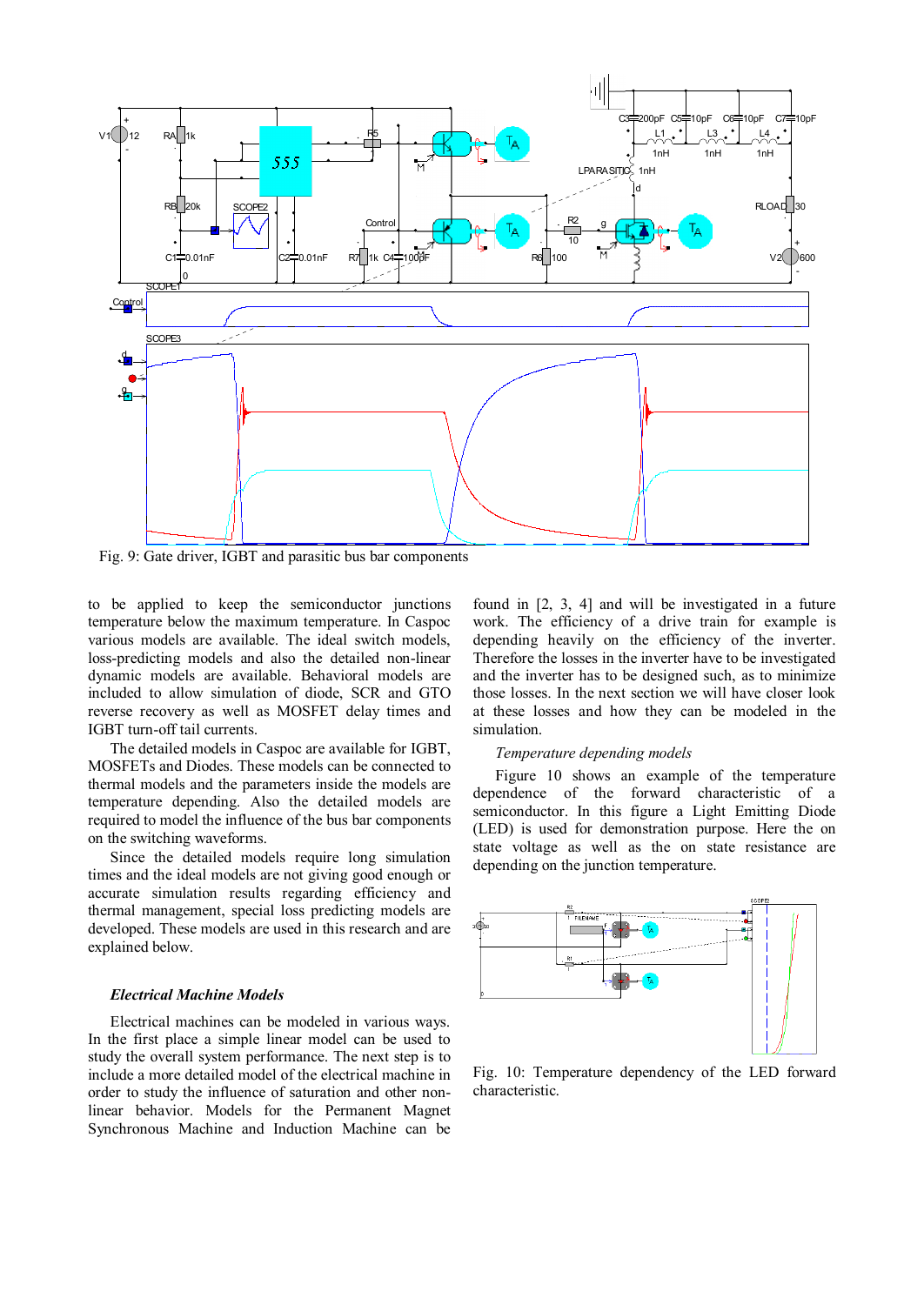The upper LED is connected to an ambient temperature of 120 degrees Celsius, the lower LED is operating at room temperature. A sinusoidal voltage drives both LED's, allowing to see the full characteristic in the simulation. The on state voltage of the hotter (upper) LED is smaller, while its on resistance is larger compared to the LED at room temperature. From this figure we can clearly see that the on-state characteristic depends on temperature and therefore the overall efficiency of an inverter depends on the temperature of each semiconductor inside the inverter.

#### *Thermal cycling and loss predicting models*

An analysis of thermal cycling is required to predict the lifetime of a component. Also important is that the thermal cycling of the semiconductor can simultaneously be simulated with the electric and thermal circuit, from which the temperature dependent losses are determined. Converter efficiency, cooling requirements and heat sink dimensions are in this way calculated. If only the thermal cycling is of interest, the detailed semiconductor models are not always required. In Caspoc loss-prediction models can be used that replace the detailed non-linear dynamic models, see Fig 11. Using these loss-predicting models, the thermal cycling and the temperature dependent losses are approximated on basis of parameters and characteristics in data sheets provided by the semiconductor manufactures. These loss-predicting models require no dynamic non-linear models, but have a high simulation speed because they are based on ideal switching models. The losses in the switches are approximated based on the temperature, gate driver data, computed currents and voltages of the ideal switches. The data sheet provides the parameters and/or characteristics for the conduction and switching losses.



Fig. 11: Loss predicting models for MOSFET, IGBT and Diode.

The loss predicting models replace the detailed semiconductor models in a power electronics simulation when the overall system simulation is of importance. The detailed waveforms are now approximated by ideal waveforms, since an ideal semiconductor switch replaces the detailed dynamic model of the switching semiconductor. The advantage is the increased simulation speed.

Figure 12 below shows the simulation of the inverter from Fig 8 connected to the thermal model. The thermal model is represented by one block that has as input the reduced order model from Ansys. Since there are 30

semiconductors in this inverter, the reduced order model also has 30 thermal connections. These thermal connections are shown on the left side of the block. The connections on the right side are only used for displaying the temperatures of the thermal nodes.

The model of the inverter is split up into three separate models, where each model includes one switching leg of the inverter (one DCB in Fig. 2). Inside each switching leg model, there are 4 IGBTs modeled and 6 diodes as shown in Fig 8. The losses in these models are predicted based on the given data sheet parameters Eon, Eoff and Err (reverse recovery loss). These parameters are temperature depending and therefore the losses are depending on the temperature of each semiconductor.

The left side connections of the switching leg model are the four gate connections (G), since we have 2 high side and 2 low side IGBT switches. The thermal node of each semiconductor (IGBT or diode) is shown on the right side of the switching leg block and is directly connected to the thermal MOR model. The thermal nodes in the switching leg model are identified by the color of the component. In this way a distinction can be made between high and low side and diode and IGBT.

The MOR model has labels identifying to which thermal node in the ANSYS model they belong. The user can define these labels in ANSYS, and when the model is exported form ANSYS and imported into CASPOC, the labels identify the thermal connection of the MOR model.

The model in figure 12 shows the simulation of an inverter driven induction machine drive for 500 ms and one can see that the start up by itself takes less than 250 ms. For this simulation we have specified the nominal power of the machine (400 V/4 poles) of 20 kW, the mechanical load as quadratic and equal to 19 kW at the nominal speed. The speed-torque characteristic during the start-up is shown in Fig 13. The inverter has Pulse Width Modulation (PWM) and is directly controlling the gates of the inverter. The influence of the PWM harmonics on the produced torque is clearly visible in figure 13. In this simulation the control is open loop.

The IGBT and diode junction temperatures are displayed in figure 14. The temperature rise for this load is moderate and starts from the ambient temperature of 25 degrees Celsius. Only the first 20 junction temperatures are displayed in figure 14.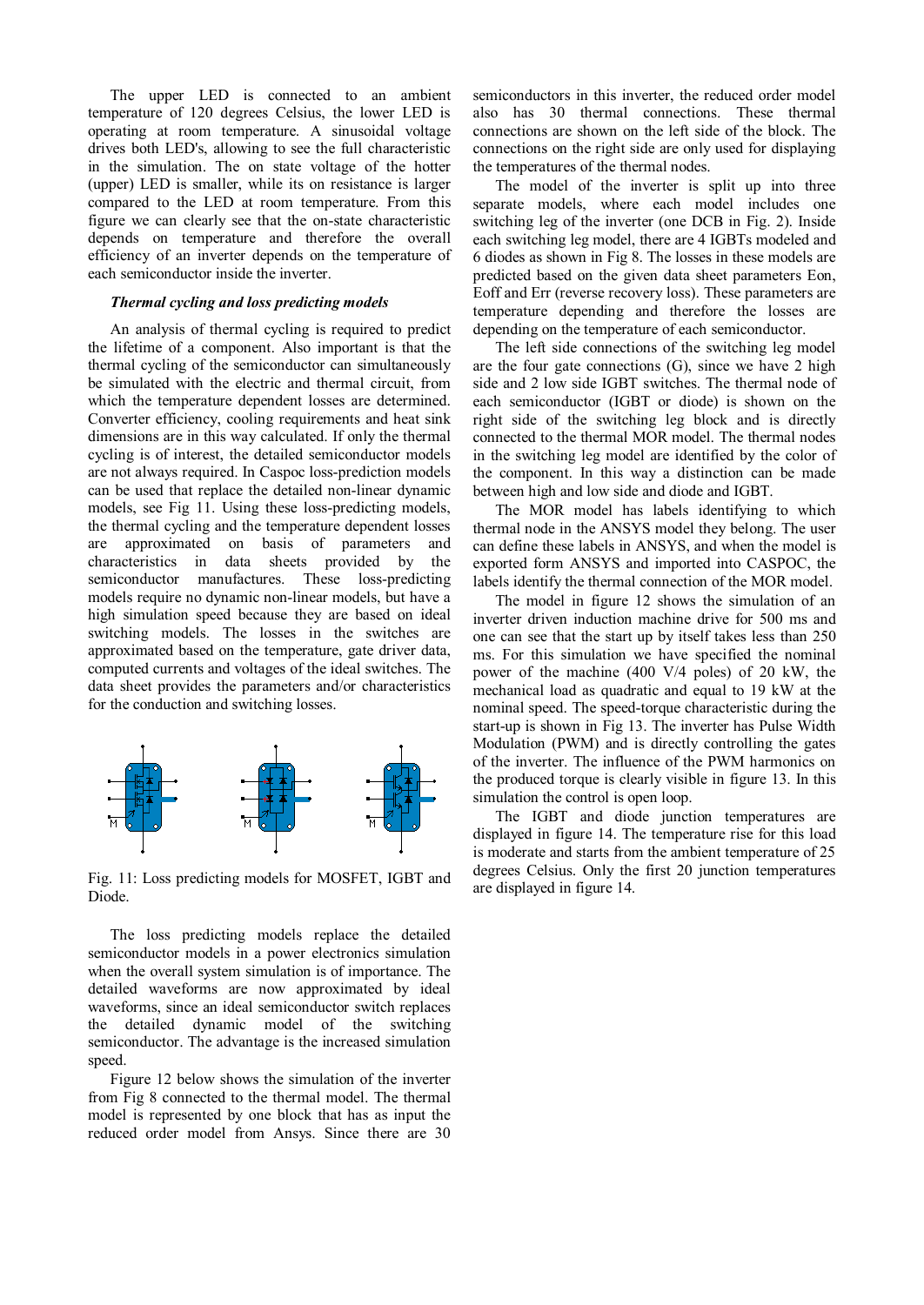

Fig. 12: Inverter thermal compact model obtained after model reduction in Caspoc.